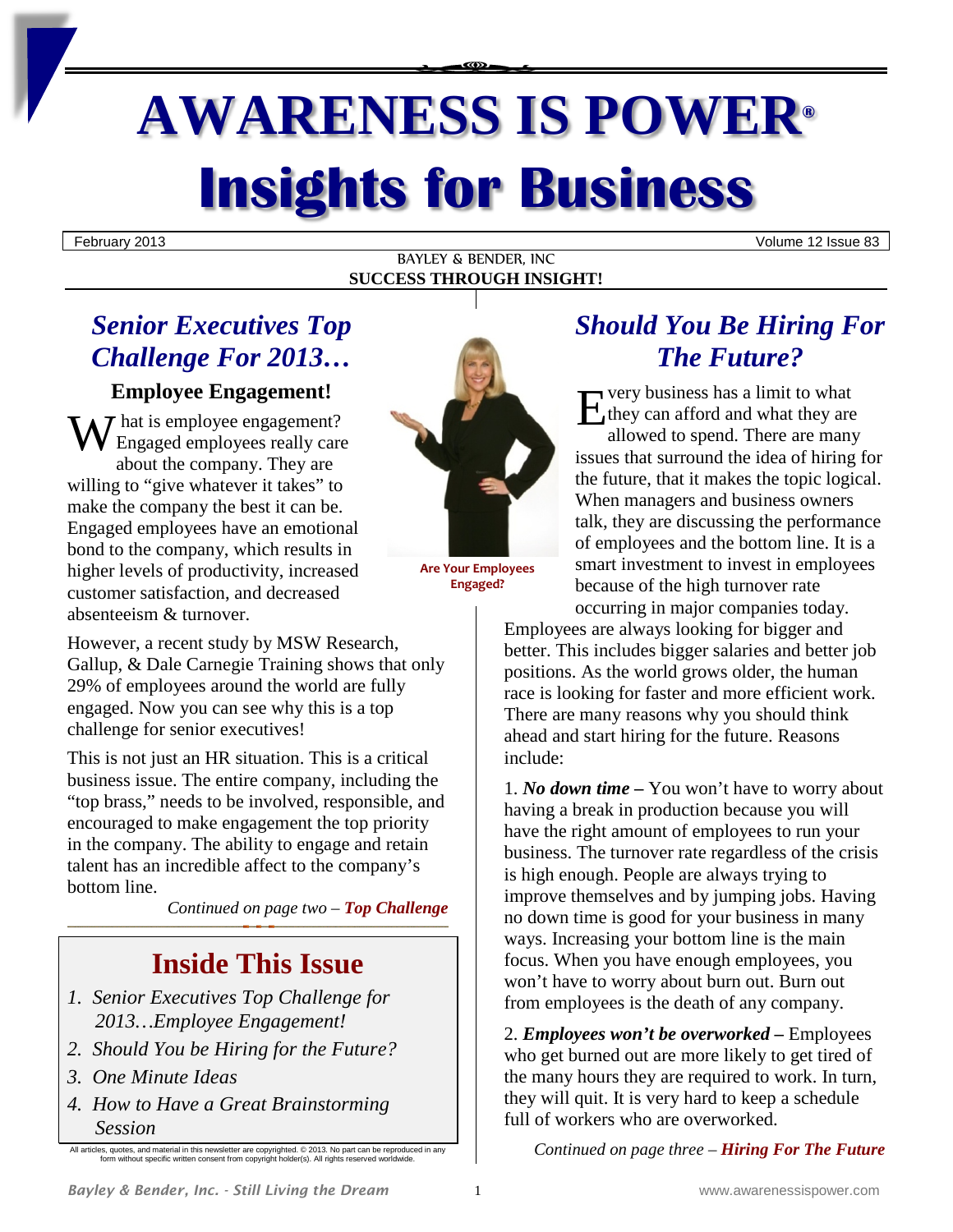### *Continued from page one – Top Challenge*

According to the Bureau of National Affairs, turnover costs approximately 1.5 times the annual salary and costs businesses around \$11 billion annually. In addition to increased turnover costs, disengaged employees are unproductive and drag

morale down. What is this costing you?

### *What to do… what to do?*

If you want to increase employee

engagement within your company, concentrate on these areas:

**Business foundation** – vision, values, mission, strategy, and effective communication with all employees. Clear expectations, quality feedback, and perception of employee's job importance are vital. Commitment is the foundation of engagement.

**Positive relationships** – ensure your relationships with your employees are strong. They must believe in your leadership abilities and have trust that



Engagement = Motivation = Performance = Productivity = Profitability

they are a valued part of the team. This is key!

**Taking initiative** – make sure everyone is a part of the solution and feels empowered. Ask for their opinions and thank them for being a part of the answer.

**Career advancement opportunities** – ask employees what their career aspirations are with your company. Do they want to move up, stay the same, try a different position, or get additional training? Help them advance personally and professionally.

**Reward engagement** – whatever type of reward system that will work best for your employees must be consistent and worthy. Incentives for work 'well done' go a long way to enhance engagement. Recognition programs like employee of the month, awards dinner, summer picnic, bonuses, and / or a write up in your company newsletter are all good ways to show your appreciation.

### *Learn to ask questions to invoke continuous engagement.*

Take time to talk with employees on a regular basis. Ask questions to help you learn what may be needed. Simple questions like:

- $\checkmark$  How are things going?
- $\checkmark$  What is working well?
- $\checkmark$  What could use improvement?
- $\checkmark$  Do you have all the tools necessary to do your job effectively?

 $\checkmark$  Are there any areas that we could be doing better?

 $\checkmark$  If you were the president, CEO, or owner, what would you do differently?

Make sure you respond to their answers and thank them. If you implement one of their suggestions make sure you recognize them with your reward system.

Use the above steps in your hiring process too and you will have more engaged employees in your workplace. Always keep on your guard to identify non-engaged employees and take immediate action.

"There are only three measurements that tell you nearly everything you need to know about your organization's overall performance: employee engagement, customer satisfaction, and cash flow…It goes without saying that no company, small or large, can win over the long run without energized employees who believe in the mission and understand how to achieve it…" – *Jack Welch, former CEO of GE*

### *Contact us for more information!*

~ Written for us by our associate Gary Sorrell, Sorrell Associates, LLC Copyright protected worldwide. All rights reserved. ©2013

# *Awareness Calendar – February*

### **Wise Health Consumer Month**

February is Wise Health Consumer Month. The American Institute of Preventive Medicine, like the Center for Mental Health Services, develops and implements programs designed to prevent ill health and reduce health care costs. Programs that focus on self-care, smoking cessation, weight control, stress management, to name a few, are designed with the wise health consumer in mind. These show the consumer how to make healthy lifestyle choices and live a long, healthy and productive life.

Read more about the... [Wise Health Consumer Month](http://mentalhealth.samhsa.gov/highlights/2002/february/wiseconsumer/)

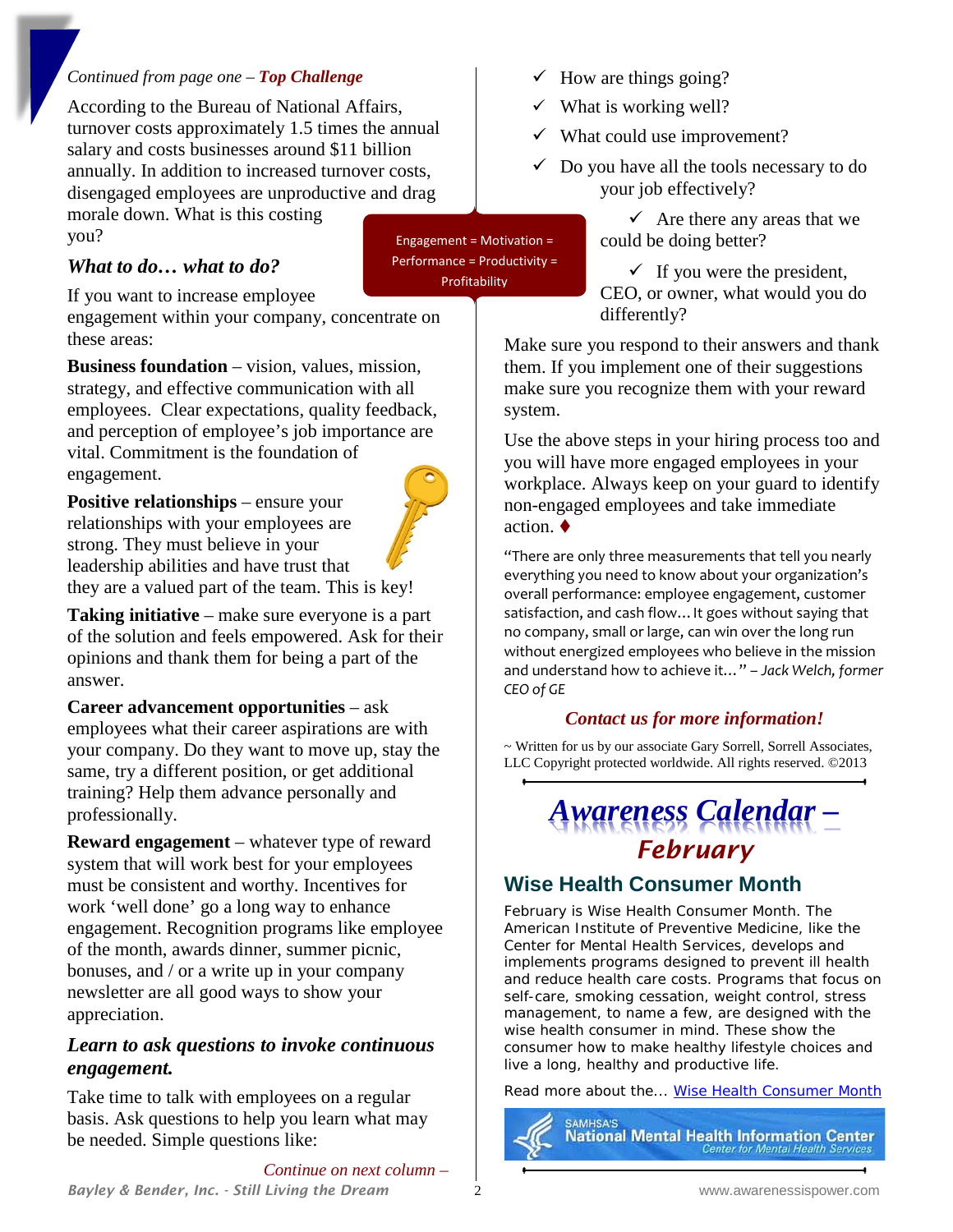### *Continued from page one – Hiring For The Future*

Burn out happens when an employee is constantly working more than 50 hours a week without any vacation time. Think about your employees and care for their well-being.

3. *Freshness –* Having fresh new faces will increase your bottom line. When an employee is new, they are energetic. The stress of a job hasn't struck him or her yet. When you have fresh faces, the clients know. They will want to get to know them if the client is a repeat customer. In any business, having fresh faces is always needed. The reasoning varies from company to company and also depends on the size of your business.

There is always going to be a turnover rate. Even in times of crisis, there are people who don't want to be in fear of losing their jobs so often they quit before they are fired or laid off. People move from job to job based on the notion that they want to have steady but fun work experiences. It makes it impossible to run a business if people are always quitting and not having any employee to replace them. There are ways to prepare yourself and your business for this onslaught. Be aware of whom your employees are and the encouragement they need. This could be in the form of a handshake or a compliment. It can really improve someone's day if you show a little appreciation of the work they do.

*If you have any questions about this article, or about how we can help you with your current performance, leadership, strategy, and/or hiring needs, please contact us today!*

~ Written for us by our associate Gary Sorrell, Sorrell Associates, LLC Copyright protected worldwide. All rights reserved.

*"Turned on" people figure out how to beat the competition, "Turned off" people only complain about being beaten by the competition. ~* Ben Simonton, author of *Leading People To Be Highly Motivated And Committed*

# *Why is 'taking the consequences for something' called "facing the music"?*

his expression almost sounds like the name of a quiz show, but This expression almost sounds like the name of a quiz show, but<br>what it describes is hardly entertaining. When you face the music, either you've done something wrong and now have to "pay" for it, or you've made a tough decision that will result in some negative consequences for you. Either way, you're not headed for an evening of dining and dancing.

The phrase originates in a military tradition. You've probably seen a soldier in the movies "drummed out" of the service. He's done something dishonorable, so he's stripped of his rank and has to pass through columns of other soldiers who may look away from him while drum beats mark his passage through the ranks. The drums are the music he's facing and the source of the phrase.  $\blacklozenge$ 

Source: *WHY YOU SAY IT* by Webb Garrison



### **The Top Ten Business Commandments from Sam Walton**

This might be the world's shortest top ten, but sometimes simple is better. When I saw these keywords taken from Sam Walton, I felt like sharing them with everyone as they will make a difference if you follow them—he did!

- 1. Commit to your business
- 2. Share your profits
- 3. Motivate your partners
- 4. Communicate all that you know
- 5. Listen to everyone in your company
- 6. Appreciate what your associates do
- 7. Exceed your customer's expectations
- 8. Control your expenses better than competitors
- 9. Swim upstream
- 10. Avoid conventional wisdom ♦

Submitted by Mike R. Jay, The original source is: Guerilla Marketing on Sam Walton.